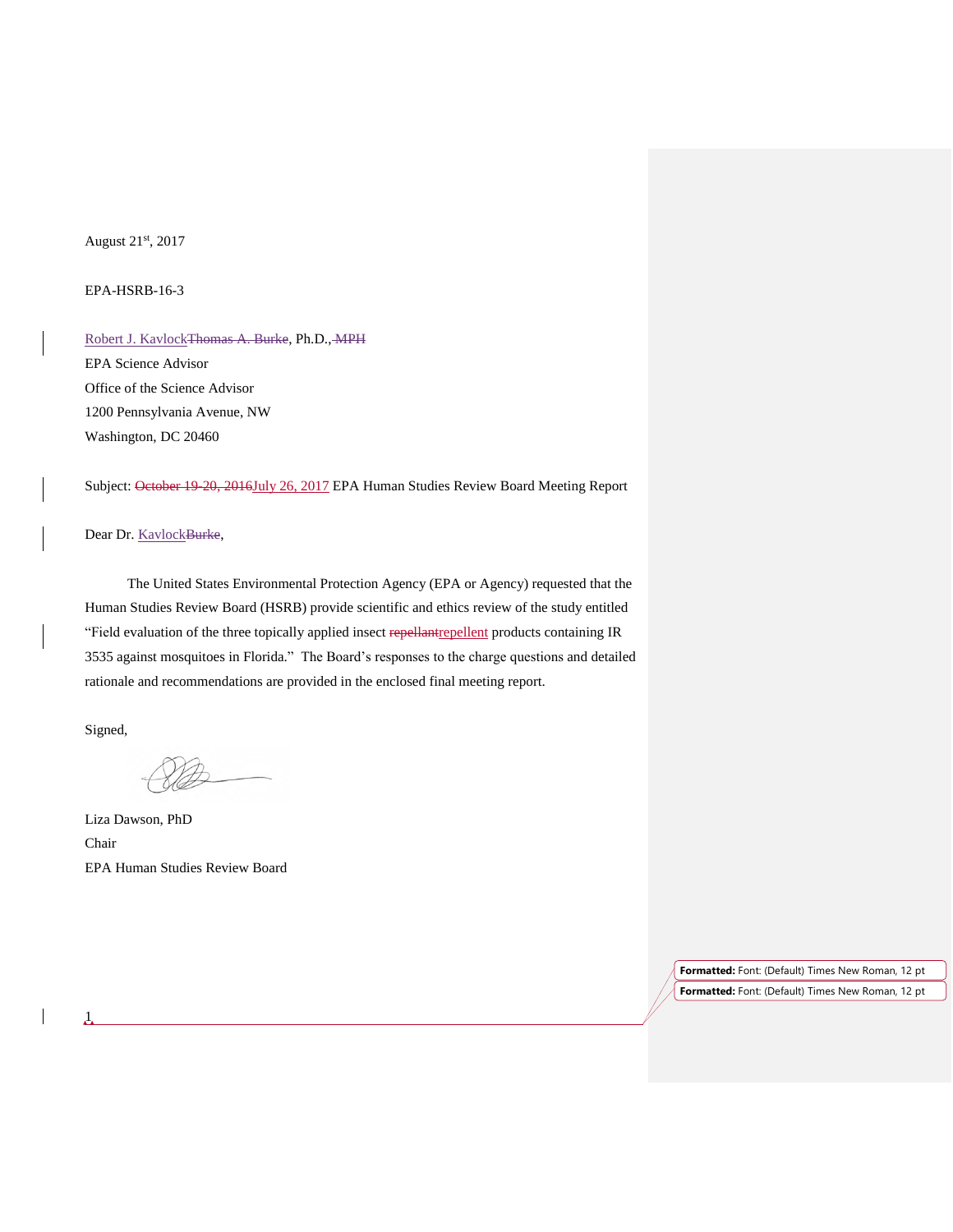# **INTRODUCTION**

On July 26<sup>th</sup>, 2017, the United States Environmental Protection Agency's (EPA or Agency) Human Studies Review Board (HSRB or Board) met to address the scientific and ethical charge questions related to the following study: "Field evaluation of the three topically applied insect repellantrepellent products containing IR 3535 against mosquitoes in Florida."

## **REVIEW PROCESS**

2

The Board conducted a public meeting on July  $26<sup>th</sup>$ , 2017. Advance notice of the meeting was published in the *Federal Register* as "Human Studies Review Board; Notification of a Public Meeting" (EPA, 2017, pp 27255) This Final Report of the meeting describes the HSRB's discussion, recommendations, rationale and consensus in response to the charge questions on ethical and scientific aspects of the proposed research.

Following welcoming remarks from Agency officials, the Board began its review of the study. At the meeting, the Agency staff presented their review of scientific and ethical aspects of the protocol, with each presentation followed by clarifying questions from the Board. The HSRB solicited public comments and then took up the charge questions under consideration. The Board discussed the science and ethics charge questions and developed a consensus response to each question in turn. For each of the charge questions, the Chair called for the Board to vote to confirm concurrence on a summary statement reflecting the Board's response.

For their evaluation and discussion, the Board considered presentations given by EPA staff at the meeting, oral comments from Agency staff and from the investigators during the meeting discussions, and the Agency's written reviews which were provided to the Board prior to the meeting.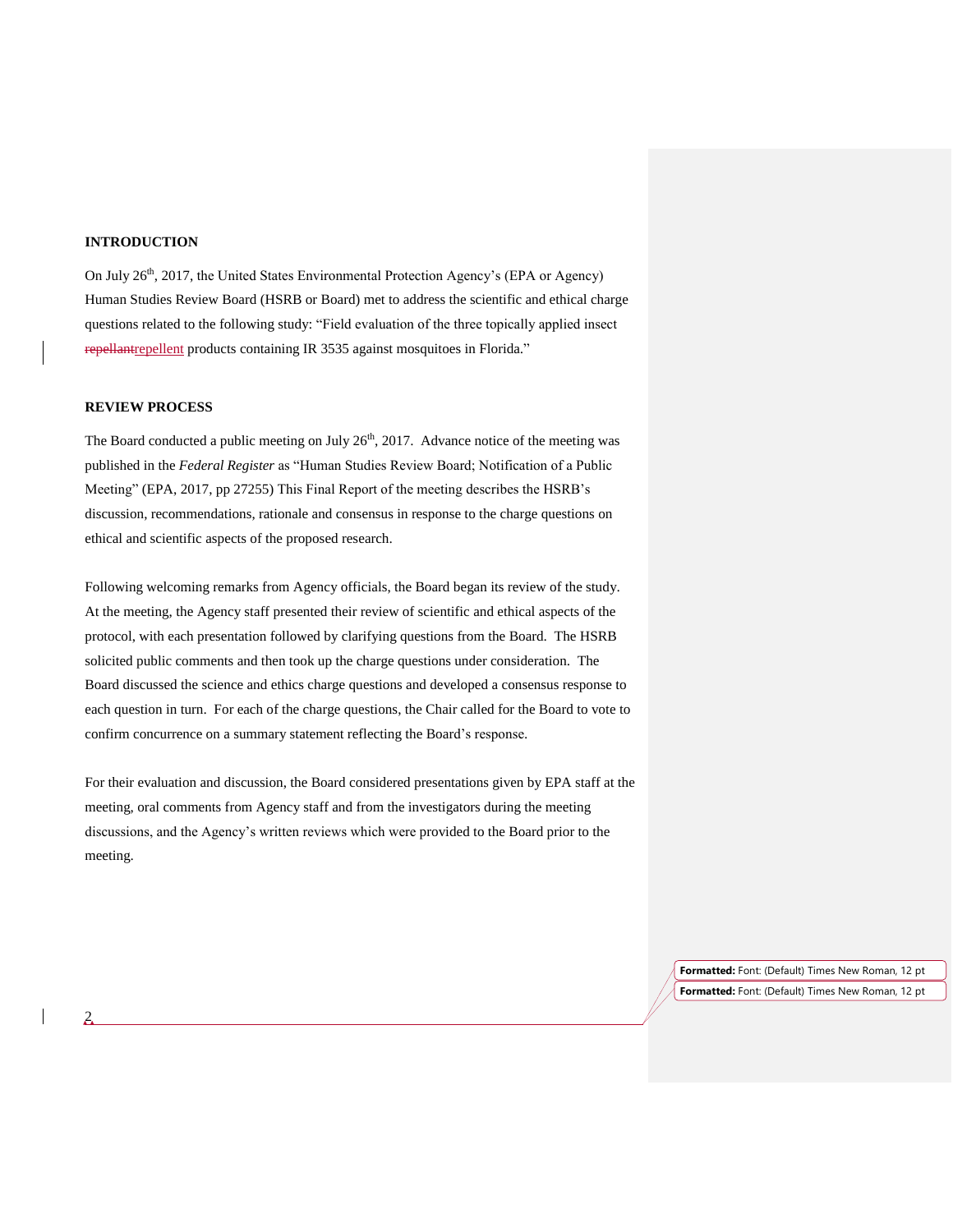#### **SCIENTIFIC REVIEW: CHARGE TO THE BOARD AND BOARD RESPONSE**

## **Charge to the Board:**

Is the protocol, "Field evaluation of the three topically applied insect repellantrepellent products containing IR 3535 against mosquitoes in Florida" likely to generate scientifically reliable data, useful for estimating the amount of time each of the products tested repels mosquitosmosquitoes?

#### **Board Response:**

The HSRB has concluded that the protocol "Field evaluation of the three topically applied insect  $\leftarrow$ repellantrepellent products containing IR-3535 against mosquitoes in Florida" is likely to generate scientifically reliable data, useful for estimating the amount of time each of the products tested repels mosquitoes, provided the changes requested by EPA and the changes requested by the HSRB below are taken into account and implemented.

#### **HSRB Detailed Recommendations and Rationale:**

HSRB reviewed information provided in advance of the meeting, as well as the EPA scientific and ethics presentations provided at the meeting. The Board noted that EPA requested numerous changes in the protocol document, both major and minor, and the investigators have agreed to make all the changes as detailed in EPA memos and in the draft protocol document itself. The Board concurs with all the EPA recommendations presented at the meeting and in the prepared memos; these changes are also detailed in the meeting minutes and will not be reiterated here. In addition, the Board identified further details that need to be clarified or modified in the protocol. These issues fall into five categories: 1) provision of more background information in the protocol document; 2) clarifications regarding the study design; 3) clarification of planned statistical methods; 4) provision of further detail about study procedures; and 5) correction of minor discrepancies in the protocol document. The HSRB requests that these changes be made and submitted for EPA review prior to submission to the reviewing IRB. Each of these areas is discussed below.

**Formatted:** Left

**Formatted:** Font: (Default) Times New Roman, 12 pt **Formatted:** Font: (Default) Times New Roman, 12 pt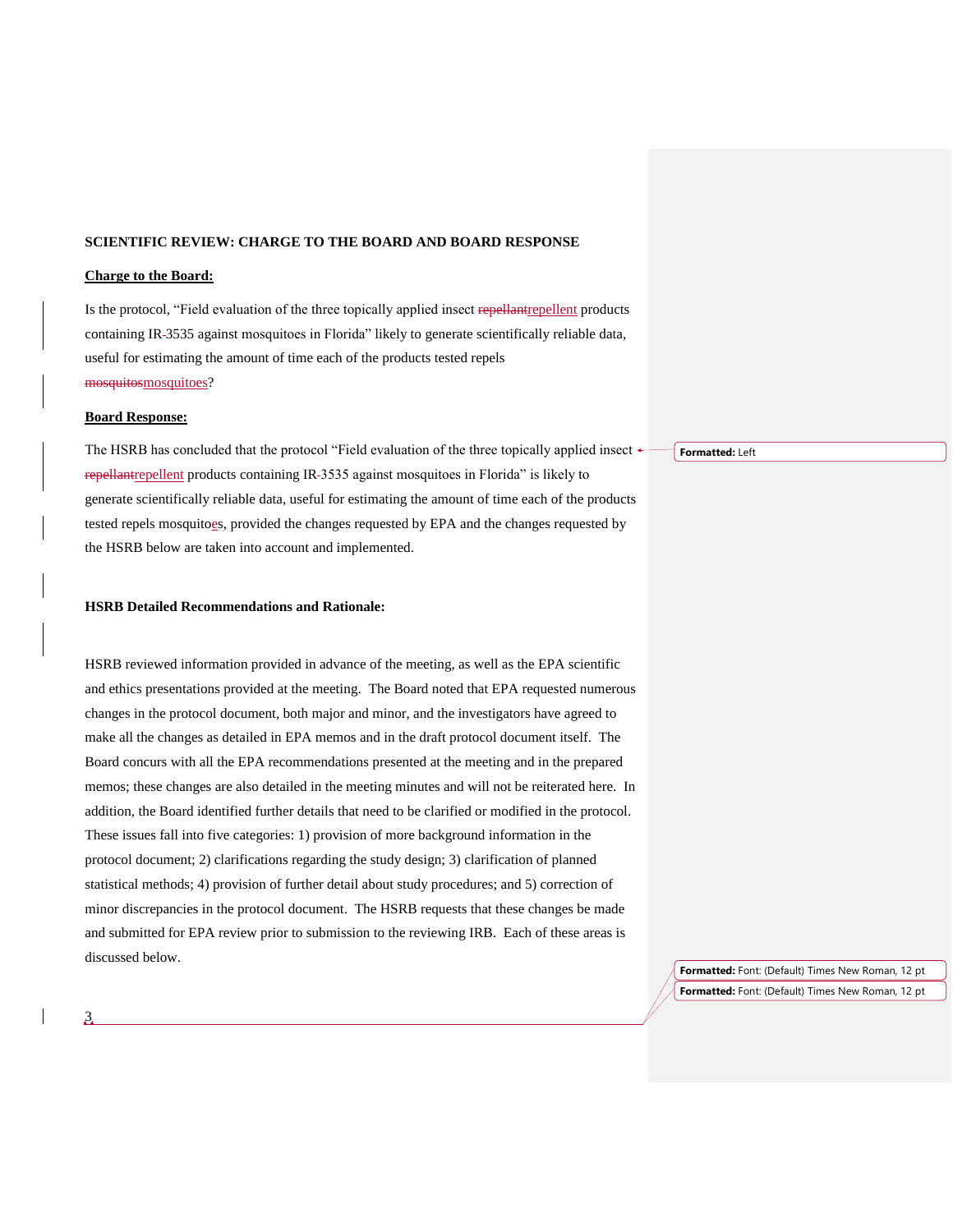#### **1. Provision of more background information**

The exposure of subjects to the test compound will be within acceptable safety margins based on existing toxicology data and based on *Margin of Exposure* calculations as provided in the EPA scientific review. The source of the information about toxicology should be cited in the background section of the protocol and in the reference list. The active ingredient of these LivFul Inc products, IR3535 (Ethyl butylacetylaminopropionate) should be mentioned explicitly in the background section also.

The previous dosimetry studies which identified the amount for a standard dose of the product should be described and cited in the background section. This information provides the justification for the study using a standard dose in the exposure studies rather than some other method of dosing. These previous studies were mentioned by EPA staff at the HSRB meeting but were not described in the protocol document, nor were references provided in the reference list.

## **2. Clarifications regarding the study design**

4

It has been clarified for this protocol that no dose determinacy will be performed for any application type (i. e., wipe, pump or spray). Standard doses will be applied to skin surface area. These are doses likely/expected to be delivered by the application types. These standard doses were agreed on based on previous testing conducted for pump, spray and wipe methods of application. The study sponsor is asked to remove reference to weighing the wipes before and after application, and to ensure that throughout the document it is clear how any dose is applied to the area consistently. The study sponsor should also ensure there is no confusion on how the chemical formulation is applied. It is applied directly and not in a wipe, pump or spray-lotion method. The protocol is assessing the CPT of formulation doses expected when using a wipe, pump or spray-lotion application method. Documentation of previous studies relating the standard doses to the product types should be included in an attachment to the protocol.

For the measurement of CPT, some clarity is needed on the confirmatory landing time period in the protocol. The ideal and more accurate phrasing seems to be the language used by EPA in the meeting and found on slide 16:

Endpoint for efficacy is 'First Confirmed Landing' on a treated subject, which is: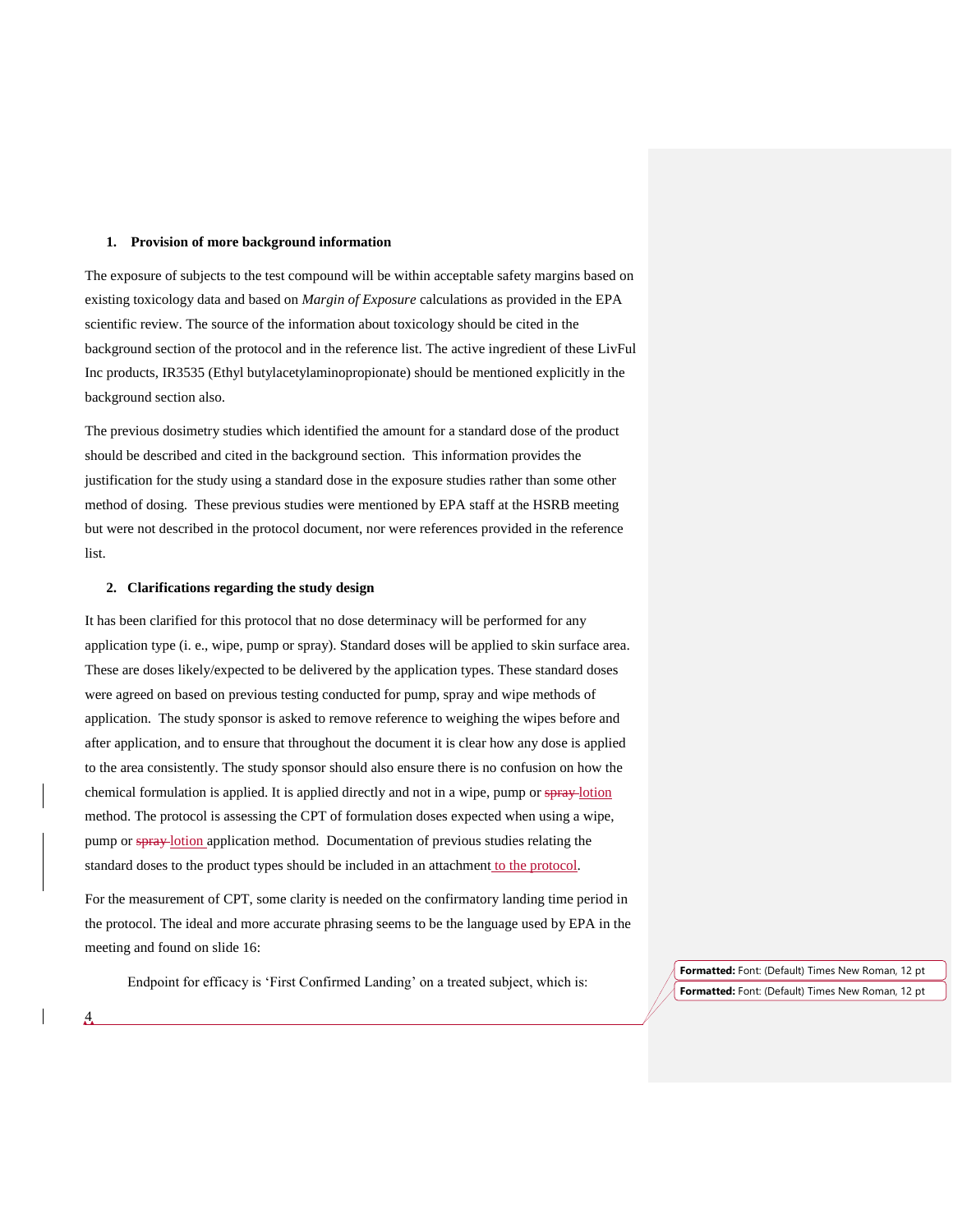- a. A landing that follows another landing within a  $\frac{5 \text{ minute}}{5 \text{ minute}}$  exposure period,- or
- b. A landing in an exposure period immediately following an exposure period in which a landing occurred.

The protocol has phrased it two ways as found on Page 26; "time at which one landing occurs in a 5-minute period followed by a second landing within the same 5-minute period or in the next 5-minute period which occurs 30 minutes later" and "the CPT is defined as the time between application of the repellant repellent product and the occurrence of the fist landing in a 5-minute test followed by a confirmatory landing within 30 minutes or two landings within the same 5 minute<sub>5</sub>-minute period" (page 9).

The study team should clarify throughout the protocol what the exposure period is and what the rest period is. For example, if the rest period is 25 minutes, then the exposure and rest period are 30 minutes together. The study team should also include in the protocol the contingency plan should the 5 bites in a 5-minute period not be achieved by the controls and whether the study would end for that day in that instance. The team should include in the protocol whether the researchers will try to conduct the study during the expected months of high bite pressure, in the warm and/or wet months, and include in the protocol any specifications regarding the season or timing of the study.

## **3. Clarification of statistical methods**

The basic statistical design and data analysis have been laid out and accepted by HSRB on meetings for other insect repellent studies over the last several years. With regard to the data analysis, the use of the Kaplan-Meier survival function to estimate median complete protection time (CPT) is reasonable. The treatment of subject withdrawals as censored observations is acceptable as well.

The EPA recommendation to increase the study day from 12 to 16 hours is reasonable given that subjects are not exposed to mosquitosmosquitoes for the first two hours after application of the product. The criteria for determining if a study day produces "Valid-valid results for a test day" are confusing. The first criterion of "no more than three consecutive periods missed due to

**Formatted:** Font: (Default) Times New Roman, 12 pt **Formatted:** Font: (Default) Times New Roman, 12 pt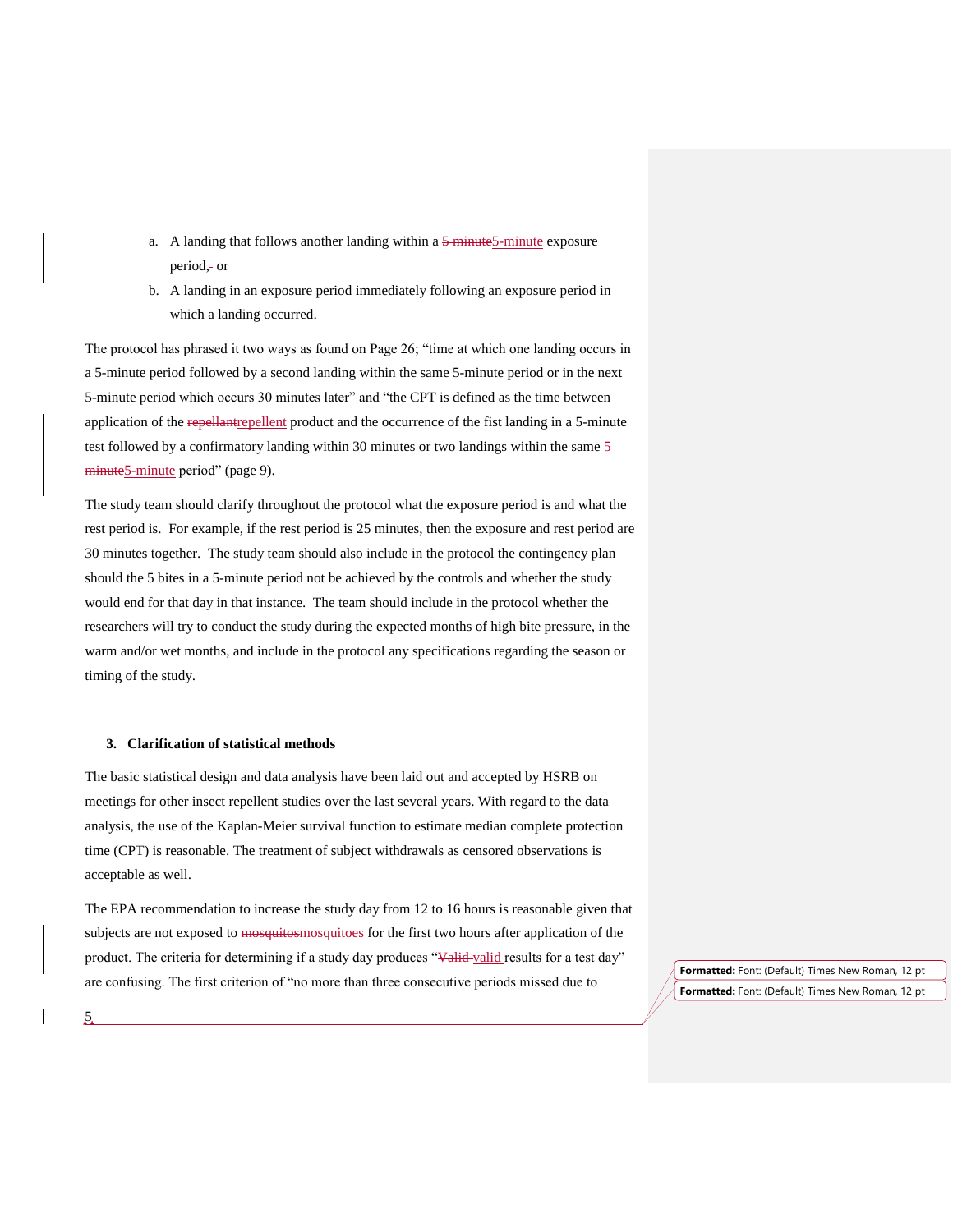weather delay or inadequate landing pressure" is clear, but the second criterion stated in terms of the percentage of exposure periods not meeting the required landing pressure is unclear and needs to be restated.

The second criterion of "no more than 15% of non-consecutive exposure periods missed due to weather delay or inadequate landing pressure" is unclear and needs to be reworded to avoid any misunderstanding. For example, if there is no exposure during the first 4 periods (2 hours) and the 5th, 7th and 9th periods have adequate pressure, the first criterion would not apply but the second criterion as stated apparently would make the results for that day invalid  $(3/9 > 0.15)$ . If the intention of this criterion was to base it on the entire 16-hour day, then missing a total of 5 periods, no 3 of which were consecutive, would invalidate that day. In that case, perhaps a statement such as the preceding would avoid any confusion.

Page 8 of EPA's Guidelines on Insect Repellent Efficacy Testing (OPPTS 810.3700) mentions that withdrawal of test subjects from the study before failure may compromise validity; the protocol should address how this would be handled. Right censoring is mentioned for use when subjects fail to experience failure (no landings in the test time). Right censoring is not mentioned for withdrawal. Censoring is mentioned for withdrawal (i.e., use the time of withdrawal as the CPT). Guidelines suggest that research try to avoid failure to achieve the study endpoint by applying ingredient 2 to more hours before testing occurs, given that reaching a failure point is more scientifically desirable than right censoring that point. EPA's Guidelines on Insect Repellent Efficacy TestingOPPTS810.370 mentions right censoring and withdrawal in one paragraph but it does not specifically link the two. Censoring (using the time of withdrawal) is acceptable in the analysis for withdrawal and right censoring for failure; the protocol should include additional language on handling failures and withdrawal and censoring to address these points. EPA has mentioned that no more than 6 of the 13 subjects should be censored and this should also be specified in the protocol.

#### **4. Provision of more detail about study procedures**

6

The Board notes that EPA requested that pathogen testing be extended to all relevant mosquito vector- borne illnesses (EPA Science and Ethics Review, page 12). Section 8.1.3 should include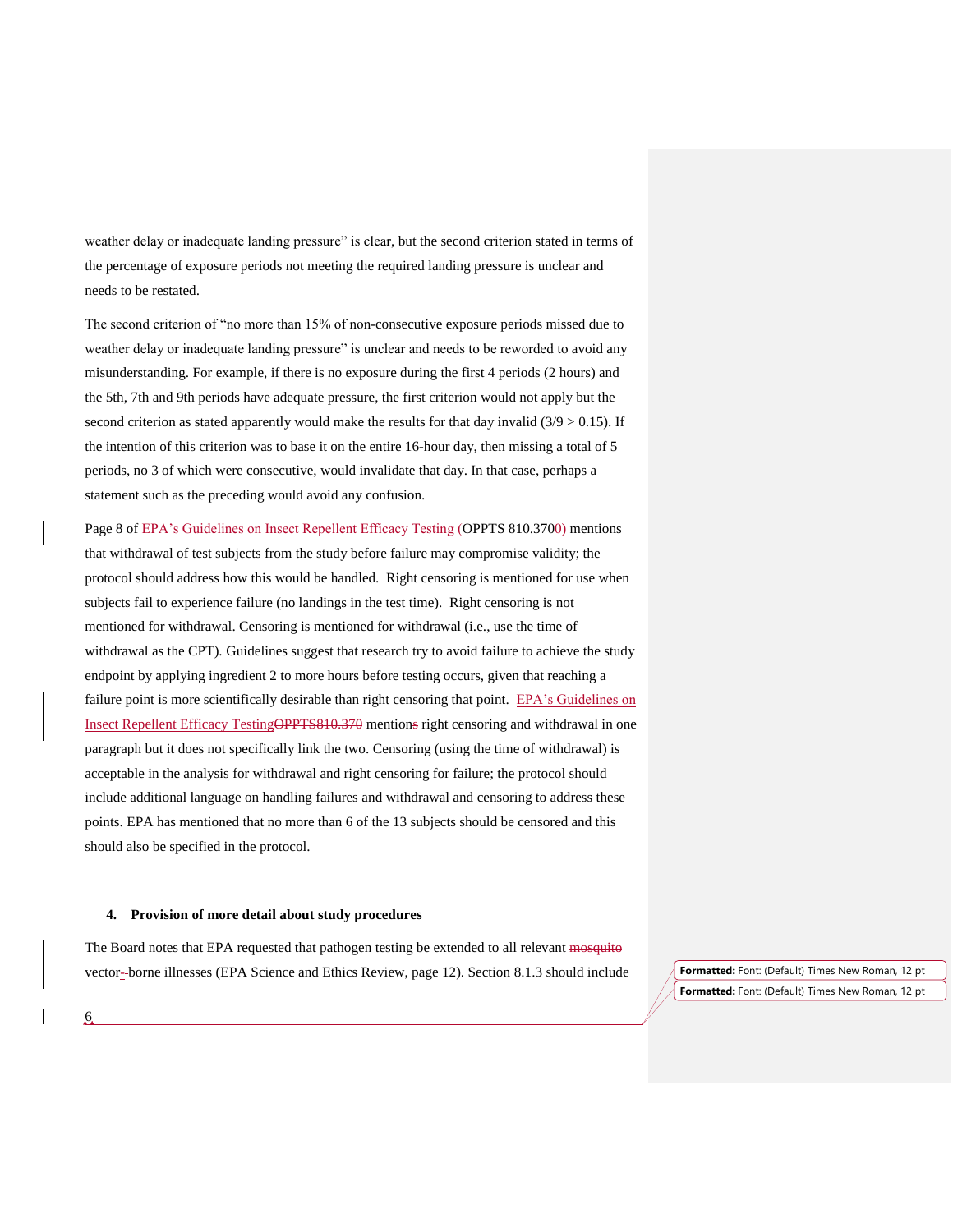the methodology for testing for all relevant vector -borne illnesses, unless the qPCR method is the same, in which case this should be noted.

The protocol should include a description of the demographics of the area in accordance with OPPTS 810.3700 which mentions that "'protocols should describe the demographic characteristics of the pool from which subjects will be recruited."<sup>2</sup> The Board notes that excluding non-English speakers may affect the demographics of the study participants, and the resulting demographic characteristics of participants should be documented. The Board did not express concern that exclusion of non-English speakers would adversely affect the validity of the study.

Much of the scientific rigor of the project relies on the biting pressure of mosquitoes and the ability of participants to aspirate, that is, capture, the mosquito. A short description of this process should be included in the protocol. The training on aspiration and the ability by subjects to detect a landing will be very important to the scientific soundness of the project, and the process of aspiration is not found in the OPPTS 810.3700 guidelines. This information could be included as an attachment to further describe what the training consists of and how difficult or easy the process is. Page 20 of the protocol briefly mentions "insect catch landing training," and further information could be added in this section. EPA has also requested this additional information on training.

It is not clear why each participant who has the material applied is accompanied by a person from the research team that will help them aspirate, however the controls (those not receiving the applied materials) are teamed with each other. Given that this may affect the accuracy of aspiration for the controls that determine bite pressure, it would be appropriate to also pair the controls with a member of the research team, unless there is a justification for handling treated subjects differently from controls. The OPPTS 810.3700 guidance guidelines mentions that subjects can work in pairs<sub>i</sub>, however, a discrepancy between treated and untreated subjects would require some explanation.

The Board discussed the question of the consumption of food types during the 24 hour24-hour period before testing, and the lunch that subjects will be allowed to bring the day of testing. Although there is mention of the influence of spicy food on CPT attractiveness to mosquitoes, **HSRB** the Board agreed that the only requirements for what subjects consume the day before or

 $\frac{7}{2}$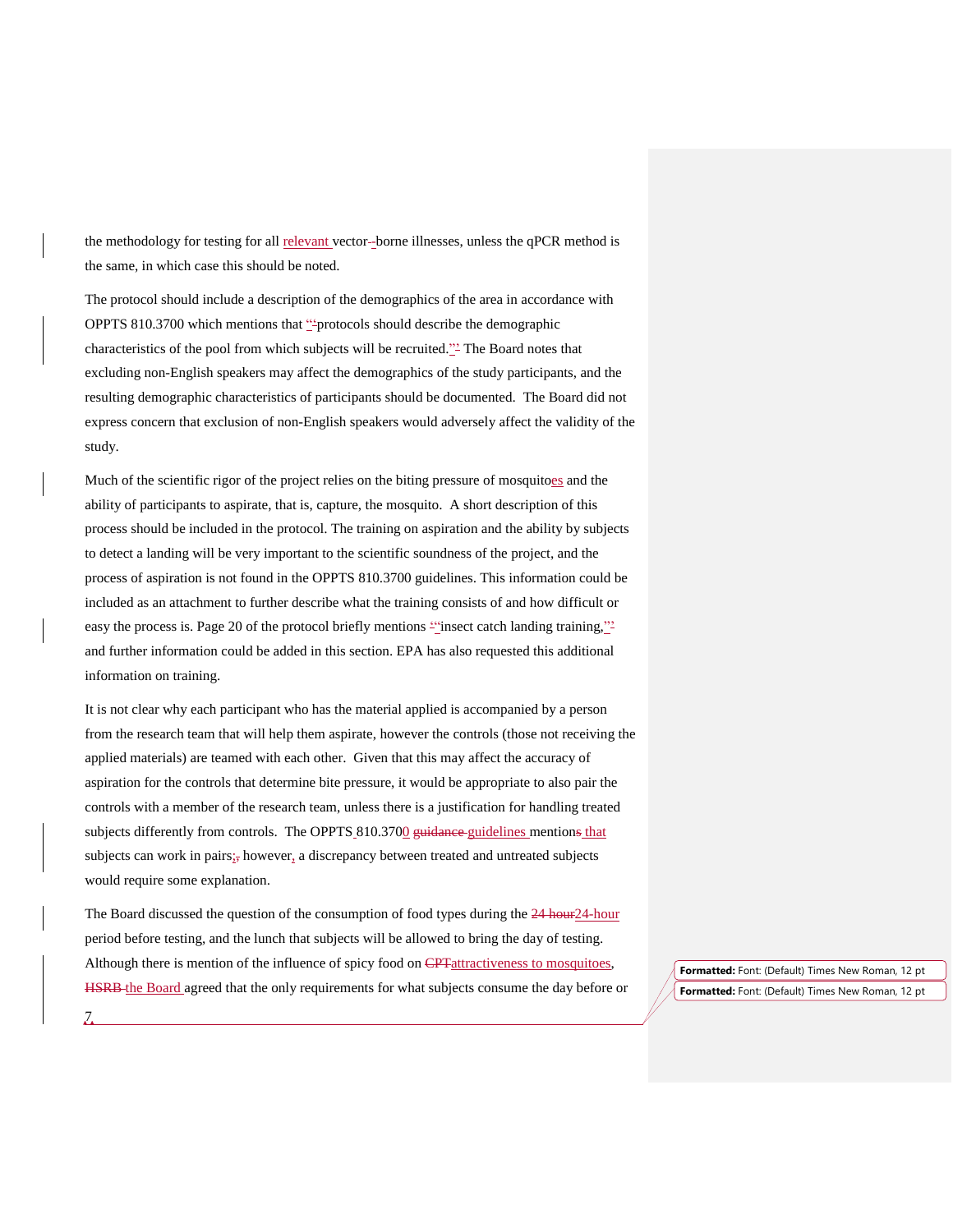the day of testing are that the study participants avoid alcohol and tobacco smoke. **HSRB** suggest refrigeration be provided for the lunch that subjects bring with them.

The soap to be provided is mentioned in the consent form on page 3. It is important to also mention in this in the protocol and to provide soap for all subjects (control and treated) to ensure consistency. The Board notes page 28 of OPPTS 810.3700 states that "The treated area should be washed with unscented soap, rinsed with a solution of ethanol or isopropyl alcohol in water and dried with a clean towel." In discussion with EPA, the Board determined that rinsing with ethanol or isopropyl alcohol should be implemented in this study in case subjects applied skin products at home prior to the testing day. Also, the use of unscented soap should be consistent.

The protocol mentions that following the pregnancy test the participants will be provided a discreet means to dispose of the test. OPPTS 810.3700, page 17 mentions that no positive pregnancy test should be recorded. The language in protocol and consent form should specifically include this statement. The study team should also clarify whether study participants are allowed to take the test home if they choose.

The protocol provides some additional guidance on instructions for study participants between experiments in field and in the lab, for example, on page 9 and 27, it describes instructions to avoid rubbing limbs together after treatment with the repellent product. However, the protocol should include additional advice on not contacting surfaces between experiments and not allowing clothing to contact the area when using the bathroom.

#### **5. Resolving discrepancies in the protocol document**

8

There is a need to ensure that all documents (protocol, consent form, and appendices) match in their phrases and comments, especially following changes requested by EPA and HSRB.

Documents need to be reviewed to ensure that the right number of subjects needed for each product testing is specified. The number 6, instead of 5 needed as alternative, is still listed in certain areas of the document, for example on page 17, section 8.3.1 which lists 6 alternates per day.

**Commented [AM1]:** Did they also recommend that the study sponsor provide participants with lunch and snacks?

**Commented [DL([2]:** I believe the board decided not to suggest providing lunches due to the complications of people's different dietary needs.

**Commented [AM3]:** Delete highlighting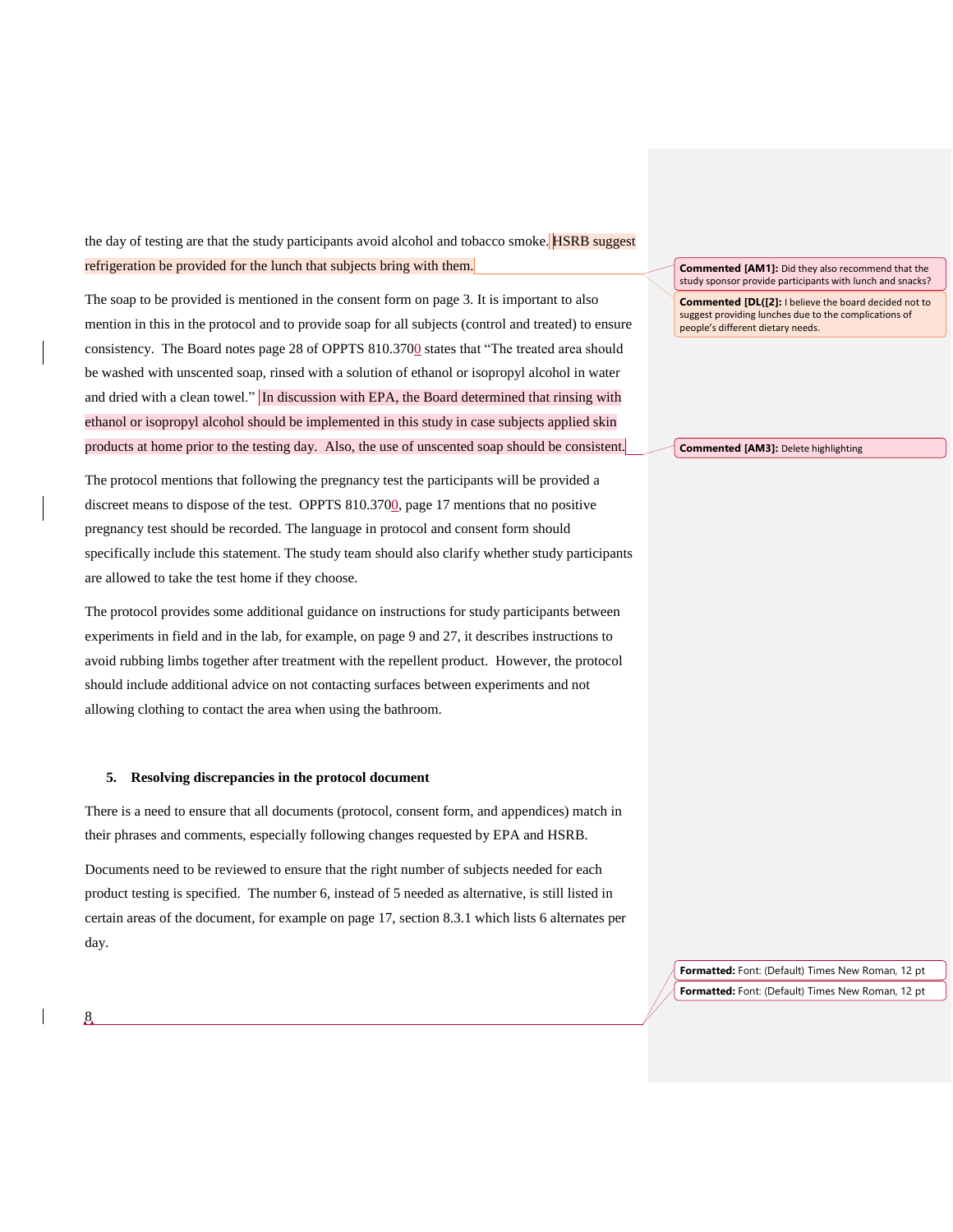In different places in the protocol there are discrepancies regarding the timing of contacting participants after the testing. The protocol mentions contacting participants within 48 hours, on page 3, to determine if any adverse event has occurred. In other sections of the protocol 72 hours is mentioned as a follow-up point to contact for further participation, and on Page page 27 for adverse events. The 72 hour72-hour time frame is also listed in the recruitment materials. EPA has indicated that the  $72-48$ -hour time period is in error, and should be removed. There are some inclusion/exclusion criteria that can be seen as basic and some that that will occur based on capability of the participants as the study proceeds, such as ability to operate an aspirator. It may be helpful to separate these types of inclusion criteria into two groups in the protocol document. For the Adverse Event Monitoring Questionnaire, use of the term "A&E" is more common in British healthcare. The Board recommends substituting the term "Urgent Care and/or Emergency Room" instead of A&E.

### **ETHICS REVIEW: CHARGE TO THE BOARD AND BOARD RESPONSE**

#### **Charge to the Board:**

Is the research described in "Field evaluation of the three topically applied insect repellantrepellent products containing IR 3535 against mosquitoes in Florida" likely to meet the applicable requirements of 40 CFR part 26, subparts K and L?

## **Board Response**

When changes suggested by EPA and HSRB are incorporated, the proposed research will likely meet the applicable requirements of subparts K and L of 40 CFR Part 26.

## **HSRB Detailed Recommendations and Rationale:**

The board agrees with the suggestions and changes made by EPA Protocol Version 5, dated April 23, 2017 (file name "Protocol field V5 05102017 OPP comments 6-29-2017"). This report will not repeat EPA's recommendations as the sponsor and PI have agreed to incorporate the changes.

**Formatted:** Font: (Default) Times New Roman, 12 pt **Formatted:** Font: (Default) Times New Roman, 12 pt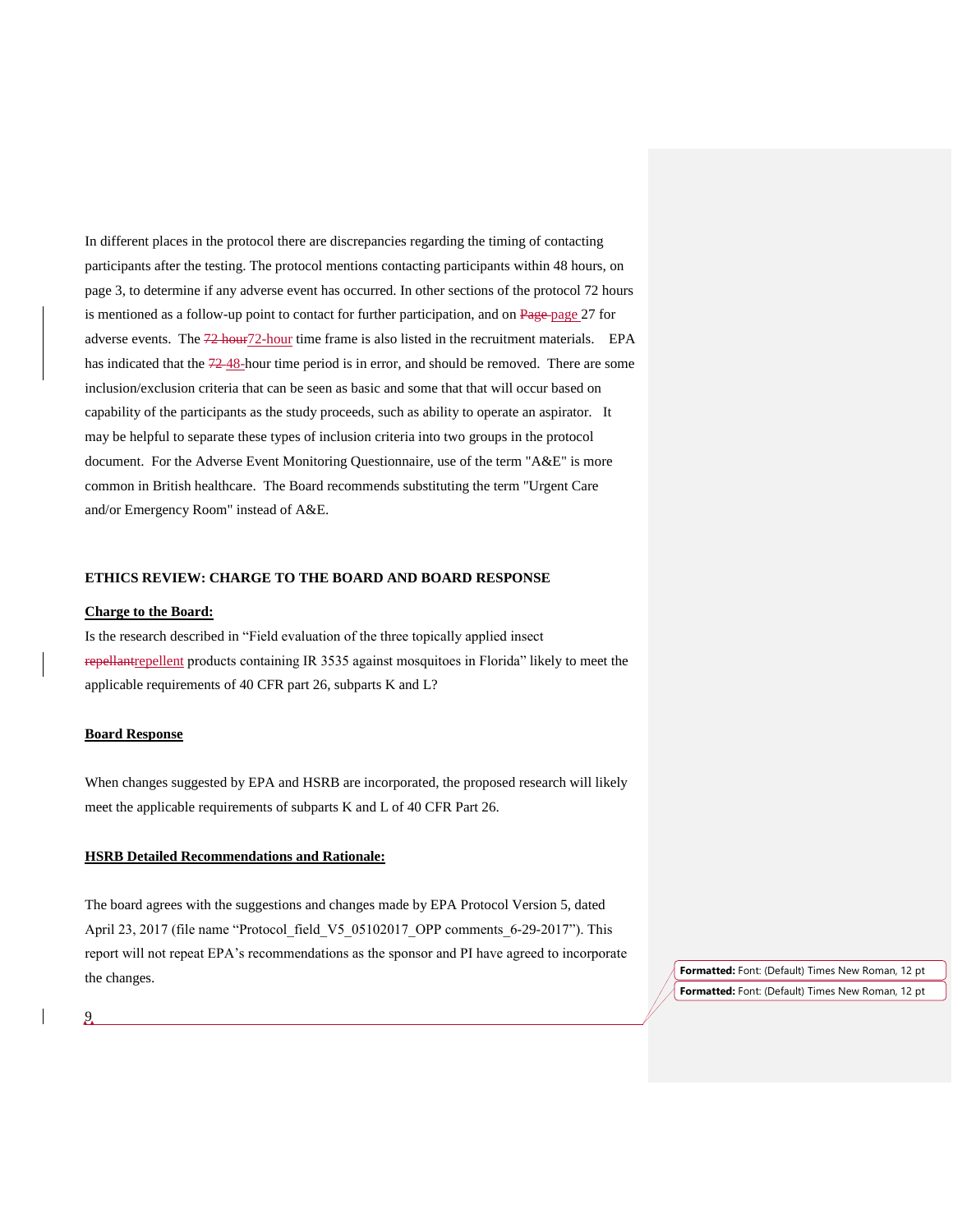40 CFR 26 subpart K requires that studies initiated on or after April 7, 2006 involving intentional exposure of human subjects to a pesticide be reviewed and approved by an institutional review board (IRB) that meets the membership and review criteria listed in that subpart. This research is being independently reviewed by the University of Florida Institutional Review Board, which meets the requirements.

40 CFR 26 subpart K mandates studies minimize risk to subjects, equitably select subjects, seek and appropriately document informed consent, make adequate provisions to ensure safety of subjects, and protect the privacy of subjects and confidentiality of data.

## **Risk Minimization:**

The study team has done an excellent job in minimizing physical and emotional risk to participants. The team will work closely with the local monitoring agencies to verify that study sites are free from Zika and West Nile virus. The board Board agreed that testing should occur for other diseases if warranted, consistent with the EPA recommendation. if the risk of Dengue Fever and Chikungunya are negligible in northern Florida, so there is no need to test for other vector-borne illnesses. Shade and seating in a screened area with refreshments provided address the concerns for comfort and safety between exposure periods. Recommendations on proper clothing, provision of head nets and gloves, and training on mosquito aspiration decrease risk during exposure periods. The board-Board recommends consistency in the protocol regarding the inclusion criteria of self-reported good general health and exclusion criteria of having a history of cardiac, pulmonary, dermatologic, or anaphylactic problems (study synopsis and sections and 4.2).

#### **Equitable Selection:**

The bBoard agrees with the sponsor and EPA that excluding non-English speakers does not compromise the scientific validity of the study, as language does not affect attractiveness to mosquitosmosquitoes, and does not unfairly disadvantage non-English speakers, since there is no direct benefit to study participants derived from the repellency testing.

**Commented [LD4]:** EPA has stated that monitoring for those diseases should also take place (EPA Science and Ethics Review, page 12), so our comment here is inconsistent with EPA's stipulations.

**Commented [AM5R4]:** With the minor edits, I think the Board's recommendations and EPA's comments can both be resolved in a consistent manner.

**Commented [DL([6R4]:** I am suggesting a more strongly worded concurrence with EPA's recommendation, focusing on the need to do testing if there is some risk, rather than a presumption that there is no risk. I believe this is consistent with the Board's view on this point.

**Formatted:** Font: (Default) Times New Roman, 12 pt **Formatted:** Font: (Default) Times New Roman, 12 pt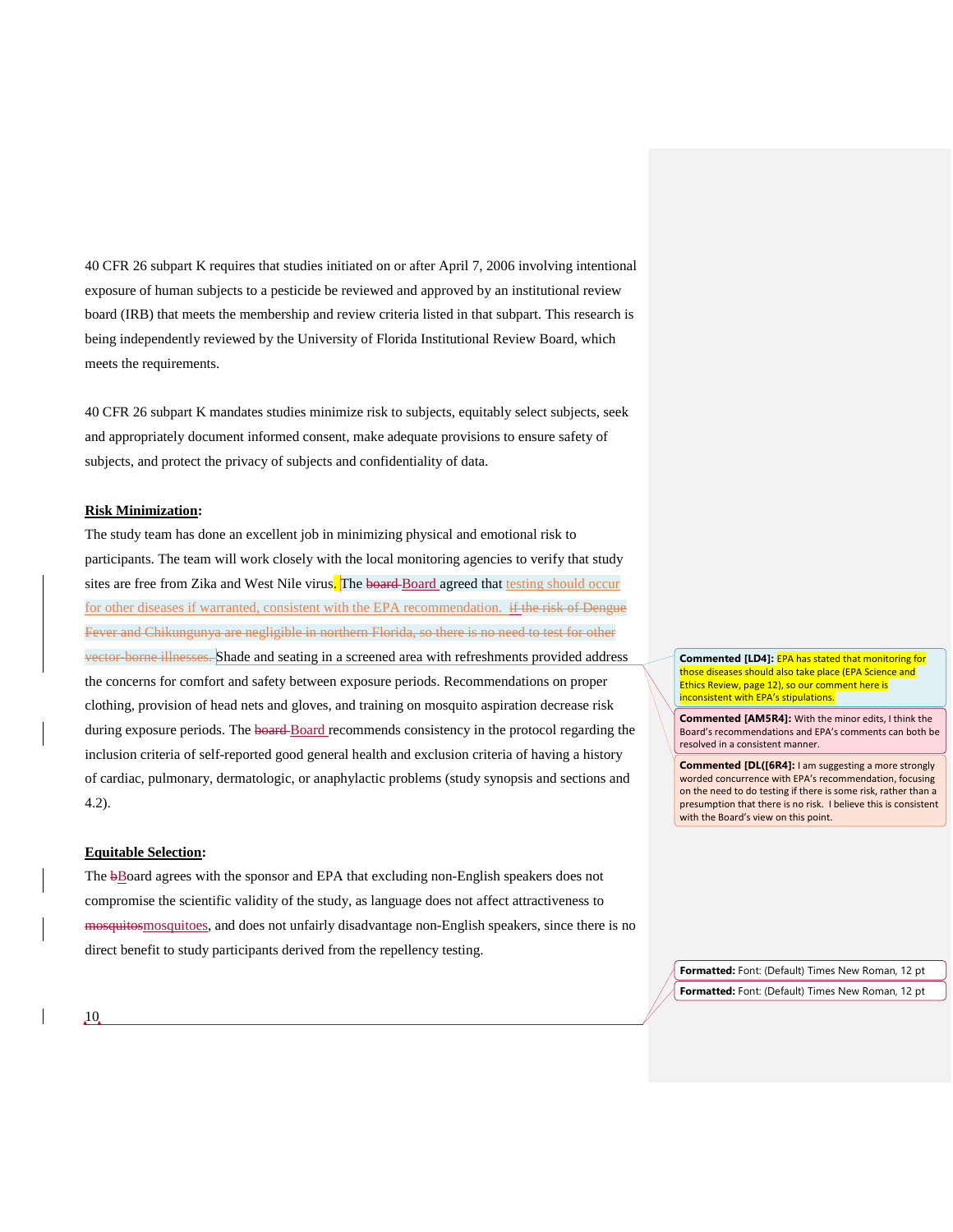The bBoard agrees that the inclusion and exclusion criteria contribute to the scientific and safety aspects of the proposal, with the exception of the exclusion criterion of prior participation in "any intervention study (other than an insect repellent study) in the previous 3 months" (found in study synopsis page 4). The board-Board stated that any type of intervention study in the previous 3 months, including insect repellent studies, should be an exclusion criterion. Discussion with the study sponsor indicated that the concern is that participants recruited for this study would not be able to participate in multiple sessions of this study. The subsequent allowance for participating in a biting insect study in the previous  $48\text{-}72$  hours allows individuals to participate in multiple sessions of this study. The board recommends that the second exclusion requirement be altered to "Participated in any other intervention study in the previous 3 months."

## **Informed Consent:**

Sections 17 and 19 of the informed consent form seem to be template language used in medical intervention studies that include patients that typically occur at the University of Florida or Shands Hospital. Much of this template is inappropriate for an insect repellent study with healthy volunteers being conducted outside the confines of a hospital. Specifically, the researchers will not be creating protected health information and there is no reason to be sharing study information with health professionals at the University of Florida or Shands Hospital. The bBoard recommends the following changes:

Section 17. How will your health information be collected, used, and shared?

- First Paragraph, first sentence: delete "create"
- Second paragraph, should read:

"Your protected health information may be collected, used, and shared with others to determine if you can participate in the study. This information will be gathered from you via a health questionnaire. More specifically, the following information may be collected, used, and shared with others:"

Section 19. Who will be allowed…

Move second bullet to last and should read: "in the event of a medical emergency, medical professionals at the University of Florida or Shands Hospital.

> **Formatted:** Font: (Default) Times New Roman, 12 pt **Formatted:** Font: (Default) Times New Roman, 12 pt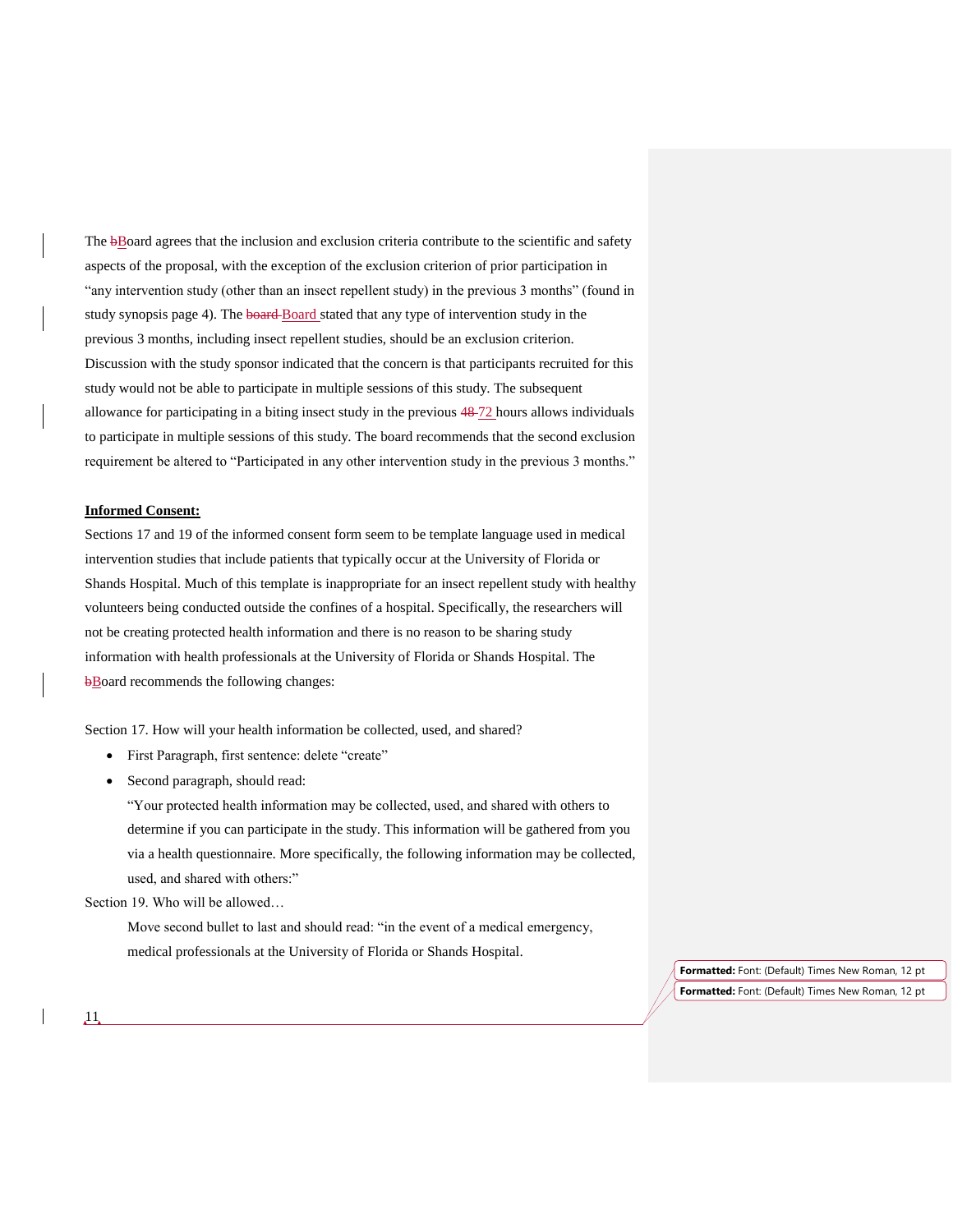The consent form should include information regarding how many bites, if any, subjects are likely to receive, as recommended by OPPTS 810.3700. The potential number of bites would have to be mentioned for control and those receiving treatment, and for field study and the study on attractiveness.

Section 4.4 of the protocol mentions that participants can withdraw without giving a reason and without forfeiting benefits based on their participation. This section of the protocol should also include the information that if they withdraw for a medical reason, they will be compensated in full for the day.

# **Safety:**

The study team provides a number of measures to ensure a safe environment for this field study. The Board agrees with EPA that more information need to be provided about the "First Aider" who will be called in the case of emergency. Typically, in EPA exposure studies, investigators have trained medical personnel on site for the entire exposure time.

The Board also recommends some changes with regard to reporting Adverse Events (AE) and Serious Adverse Events:

- Section 6.2. Reporting Procedures: First sentence change "should" to "will."
- Section 6.2.2 Serious AEs. All SAEs should be reported to UF IRB for independent review, not just those deemed related and unexpected by Dr. Weeks. The final two sentences should read, "AE questionnaires meeting the SAE definition will be submitted to the Principal Investigator, Dr. Emma Weeks with 24 hours and she will report them to the UF IRB within 5 days of becoming aware of the event.

#### **Privacy and Confidentiality:**

As stated in the informed consent section above, portions of the protocol use phrases more suitable to medical intervention trials on patients being cared for by Shands Hospital rather than a repellent exposure study. Specifically, there is no need to routinely share protected health information HPI with the University of Florida (outside of the IRB) and Shands Hospital.

**Formatted:** Font: (Default) Times New Roman, 12 pt **Formatted:** Font: (Default) Times New Roman, 12 pt **Commented [AM7]:** Protected health information? Suggest spelling out.